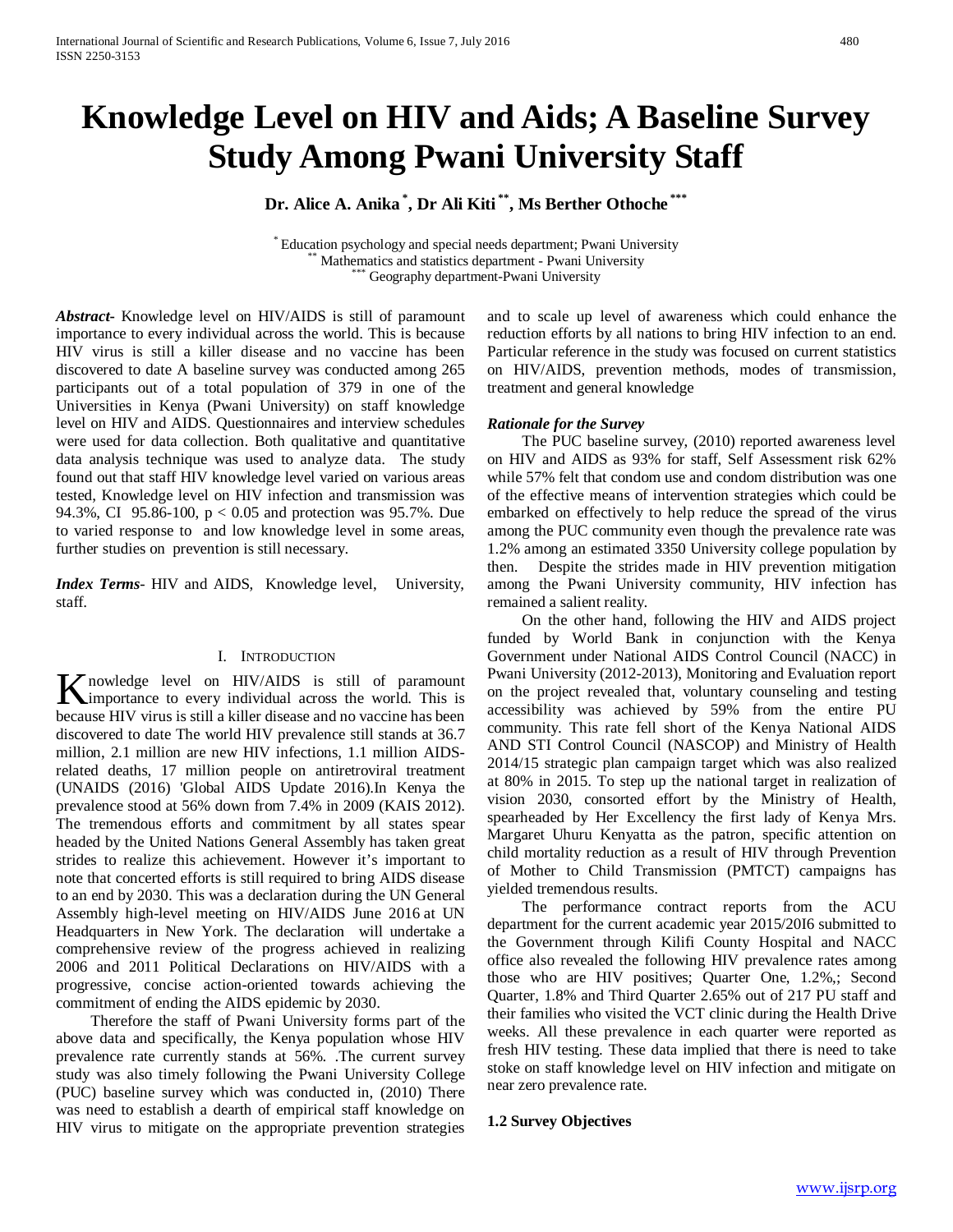The key objective of this survey was to obtain a baseline data on staff knowledge level on HIV virus and infection prevalence to mitigate for appropriate intervention strategies.

#### **Specific objectives:**

- 1. To establish levels of awareness of PU staff on HIV and AIDS in terms of;
	- Current statistics
	- Mode of Transmission
	- Prevention methods
	- Treatment, and
	- General knowledge
- 2. To suggest intervention strategies based on the baseline survey findings.

#### II. METHODOLOGY

 The study used cross sectional survey research design which made it possible to cover a range of participants regardless of age difference and generate data required for both quantitative and qualitative data analysis. The study was carried out at Pwani University main campus, in Kilifi- Kenya among staff total population of 379. The sampling technique was simple random sampling procedure. The sample size was calculated using Krejcie et al, (2002) formula and table for calculating sample size. According to this formula, population above 400 at 95% confidence level and 3.5% margin of error yield 265 sample size. However, to yield accurate sample representation for the two distinctive members of Pwani University staff, (the teaching and non teaching), each population sample was sampled differently. That is the teaching staff population of 150 yielded sample sizes of 108 while the non teaching staff totals population of 229 yielded 155. Total sample size therefore was 263.

#### **Instrumentation**

 The study used questionnaires to generate data on level of awareness among Pwani University staff on various aspects of HIV and AIDS. The key issues addressed included knowledge on prevalence rate on HIV and AIDS, transmission, prevention, treatment and general knowledge. The items were 32, with 5 sections. 4 sections out of 5 sections - carried 5 items while the general questions had 10 items. Two items were open questions to solicit opinion on improvement of programme. The items types were triangulated to achieve reliability and validity of results. The items ranged from true/false, strongly agree to strongly disagree, multiple choices and open ended questions.

## **3.5 Validity and reliability**

 The instruments were subjected to expert scrutiny to establish validity and reliability. Pilot study was conducted first to a certain the validity and reliability of the instrument. The alpha coefficient for the items was .0.648 suggesting that the items had a relatively high internal consistency. From the total population of staff of 379, 30% was sampled for pilot. Hence a sample size of 65 was used for pilot study.

## **Data Collection Procedure**

 Permission was sort and notification was given to the University administration to carry out the survey. The Ethics review Board was consulted for ethics certification. The questionnaires were then administered to the teaching and non teaching staff for a period of one month. Participants consent was sort before administration of the tool. The questionnaires were administered to the employees at their work station. Each questionnaire was accompanied with a consent form and a cover letter which explained the purpose of the study.

#### **Data Analysis Procedures**

 After data collection, the questionnaires were coded and analyzed using both qualitative and quantitative data analysis technique. The Social Package for Statistics analysis (SPSS) was used to calculate the results.

## **Ethical Considerations.**

 The proposal was sent to the Ethics Review Committee for clearance before the questionnaires were administered. Informed consent was sought from respondents by providing a cover letter clearly explaining the purpose of the study. Anonymity and confidentiality was maintained. Participants were assured of privacy. Dissemination of findings after study completion was also declared as a protocol for the study undertakings to ensure community benefits from the study.

#### III. FINDINGS AND DISCUSSIONS

#### *Introduction*

 Data of the study on PU staff knowledge level on HIV was analyzed using qualitative and quantitative data analysis techniques. The purpose of the study was to enhance accurate knowledge based information on HIV virus as a killer disease. Out of 263-sampled participants, 75% response rate was achieved. One limitation of the study was that the questionnaire did not capture the demographic characteristics of the participants other than one common characteristics that they were staff of the university categorized as teaching and non teaching staff.. The questionnaires were then coded and data reduced to manageable data for analysis. The study focused on five thematic areas only; HIV prevalence rate, prevention, transmission, treatment and general knowledge. The study findings are hereby presented.

#### *4.2 Staff knowledge level on HIV prevalence rate*

## *Table 4.1 Global HIV prevalence Rate*

|                   | Globally the Number of HIV infected People are more than 1 M |                           |
|-------------------|--------------------------------------------------------------|---------------------------|
| Frequency Percent | 95% Confidence Interval                                      | $\mathsf{P}\text{-value}$ |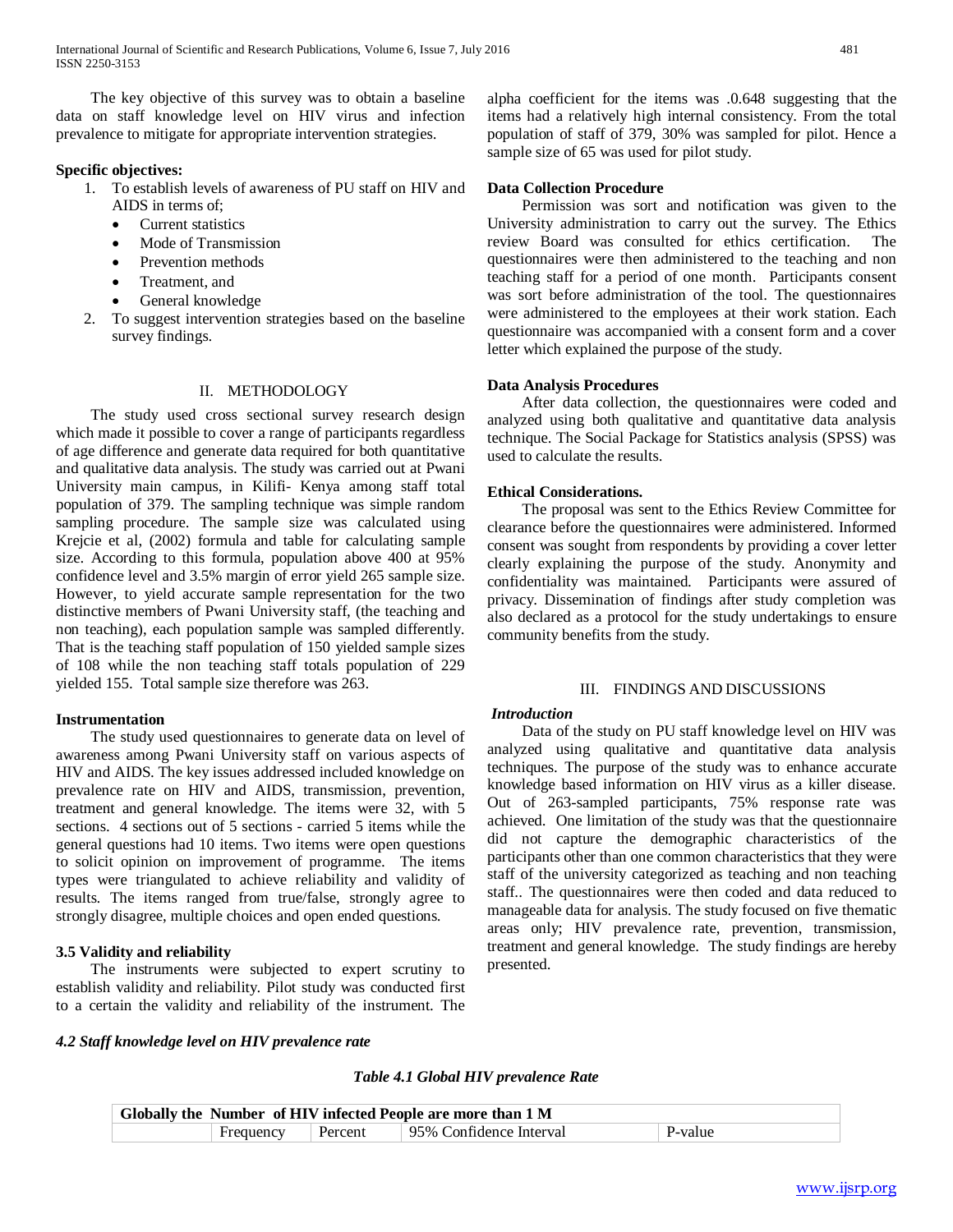| True  | -00                 | 94.5   | 89 | 99.7 | 0.000 |
|-------|---------------------|--------|----|------|-------|
| False |                     | -<br>. |    |      |       |
| Total | $\overline{H}$<br>ν | 100.0  |    |      |       |

 The study sought to understand staff knowledge level on Global HIV prevalence rate. The results, 94.3 **%( CI = 89-99.7,**  **P<0.05)** indicated that the staff knowledge level was high on global prevalence rate.

|       | Number of HIV people in Kenya are 500,000 |         |                         |     |         |
|-------|-------------------------------------------|---------|-------------------------|-----|---------|
|       | Frequency                                 | Percent | 95% Confidence Interval |     | P-value |
| True  |                                           | 2.9     |                         |     |         |
| False | 68                                        | 97.1    | 93                      | 100 | 0.000   |
| Total | 70                                        | 100.0   |                         |     |         |

 From Table 4.2, the table revealed that knowledge level of staff on HIV prevalence rate in Kenya was equally high as the participants identified that HIV prevalence in Kenya could be more than only 500,000 populations (97.1%, CI =93-100, P<0.05). Similarly, knowledge was extended to staff understanding of HIV prevalence in various regions of Kenya in Table 4.3. The data analysis revealed that staffs are aware that the region of Rift Valley is not the lowest region with HIV prevalence rate

#### *Table 4.3 Regional HIV prevalence rate in Kenya*

|       | Lowest HIV prevalence in Kenya is Rift valley |         |                         |     |         |
|-------|-----------------------------------------------|---------|-------------------------|-----|---------|
|       | Frequency                                     | Percent | 95% Confidence Interval |     |         |
| True  |                                               | 2.9     |                         |     | P-value |
| False | 68                                            | 97.1    | 93                      | 100 | 0.000   |
| Total | 70                                            | 100.0   |                         |     |         |

 However, 2.9% of participants were of the contrary opinion, that there could be other regions in Kenya where the HIV and AIDS prevalence rate is higher than the Rift Valley.

| Table 4.4 HIV infection rate among married couples in Kenya |  |  |  |
|-------------------------------------------------------------|--|--|--|
|                                                             |  |  |  |

|       |           |         |       | HIV infection has increased among the Married couples in Kenya |         |  |
|-------|-----------|---------|-------|----------------------------------------------------------------|---------|--|
|       | Frequency | Percent |       | 95% Confidence Interval                                        | P-value |  |
| True  | 69        | 98.6    | 95.86 | 100                                                            | 0.000   |  |
| False |           | 1.4     |       |                                                                |         |  |
| Total | 70        | 100.0   |       |                                                                |         |  |

 The study also sought to find out sources for the high HIV prevalence rate. Study revealed that HIV infection had increased among the married couples in Kenya (98.6%, CI 95.86) as one avenue of contracting HIV infection (Table 4.4). Only 1.4% was of the contrary opinion.

| Table 4. 5 Prevalence of women infected with HIV virus in Kenya |  |  |  |  |  |
|-----------------------------------------------------------------|--|--|--|--|--|
|-----------------------------------------------------------------|--|--|--|--|--|

|       | Number of Women with HIV in Kenya is below 10% |         |                         |     |         |  |
|-------|------------------------------------------------|---------|-------------------------|-----|---------|--|
|       | Frequency                                      | Percent | 95% Confidence Interval |     | P-value |  |
| True  |                                                | I.4     |                         |     |         |  |
| False | 69                                             | 98.6    | 96                      | 100 | 0.000   |  |
| Total | 70                                             | 100.0   |                         |     |         |  |

 Majority (98.6%, 95% confidence level with a Pvaluee<0.05) of the participants disagreed that only 10% of the total Kenya women population could be infected with the HIV virus. Figure 4.1 provides a summary of the responses on staff knowledge level on HIV and AIDS prevalence, rate. These results revealed that staff knowledge levels on HIV and AIDS prevalence both globally and nationally was very high. The question may be weather such knowledge level is applied in actual prevention.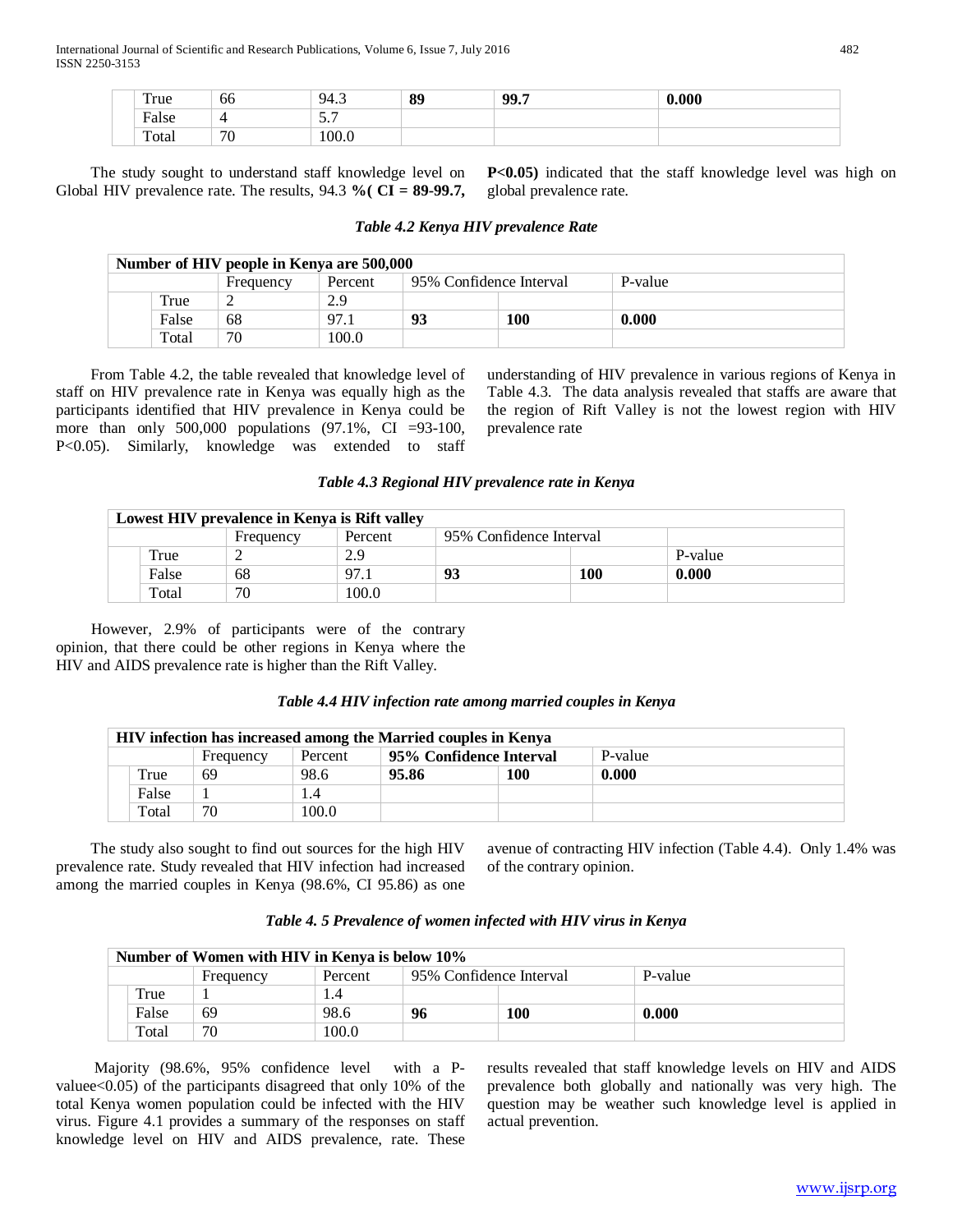

**Figure 4.1: Staff Awareness Levele on HIVand AIDS Prevalence, (Global and National)**

# *4.3 Staff knowledge level on HIV prevention.*

 The Lirket scale type of questionnare was adminstered to the participants in this section to sought the staff knowledge level on HIV prevention. The scale ranged from; Strongly Disagree, Disagree, Don't Know, Agree and Strongly Agree. The responses were as given in Figure 4.2



*Figure 4.2: Staff Knowledge level on HIV infection on Prevention Methods.*

 From Figure 4.2, it can be observed that 50% of the participants disagreed that abstinence is the only surest way of avoiding HIV. From Table 4.6, the results confidence level was 38.35, 61.65 with a P-value <0.05. This means that the other 50% had either confirmed or were not sure whether abstinence is the only surest way of HIV infection prevention.

| Abstinence is the only surest way of avoiding HIV |          |         |            |                         |       |         |
|---------------------------------------------------|----------|---------|------------|-------------------------|-------|---------|
|                                                   | Frequenc | Percent | Cumulative | 95% Confidence Interval |       | P-value |
| Strongly<br>Disagree                              | 18       | 25.7    | 25.7       | 38.35                   | 61.65 | 0.000   |
| Disagree                                          | 17       | 24.3    | 50.0       |                         |       |         |
| Agree                                             | 20       | 28.6    | 78.6       |                         |       |         |
| <b>Strongly Agree</b>                             | 15       | 21.4    | 100.0      |                         |       |         |

| Table 4.6 Abstinence |  |
|----------------------|--|
|----------------------|--|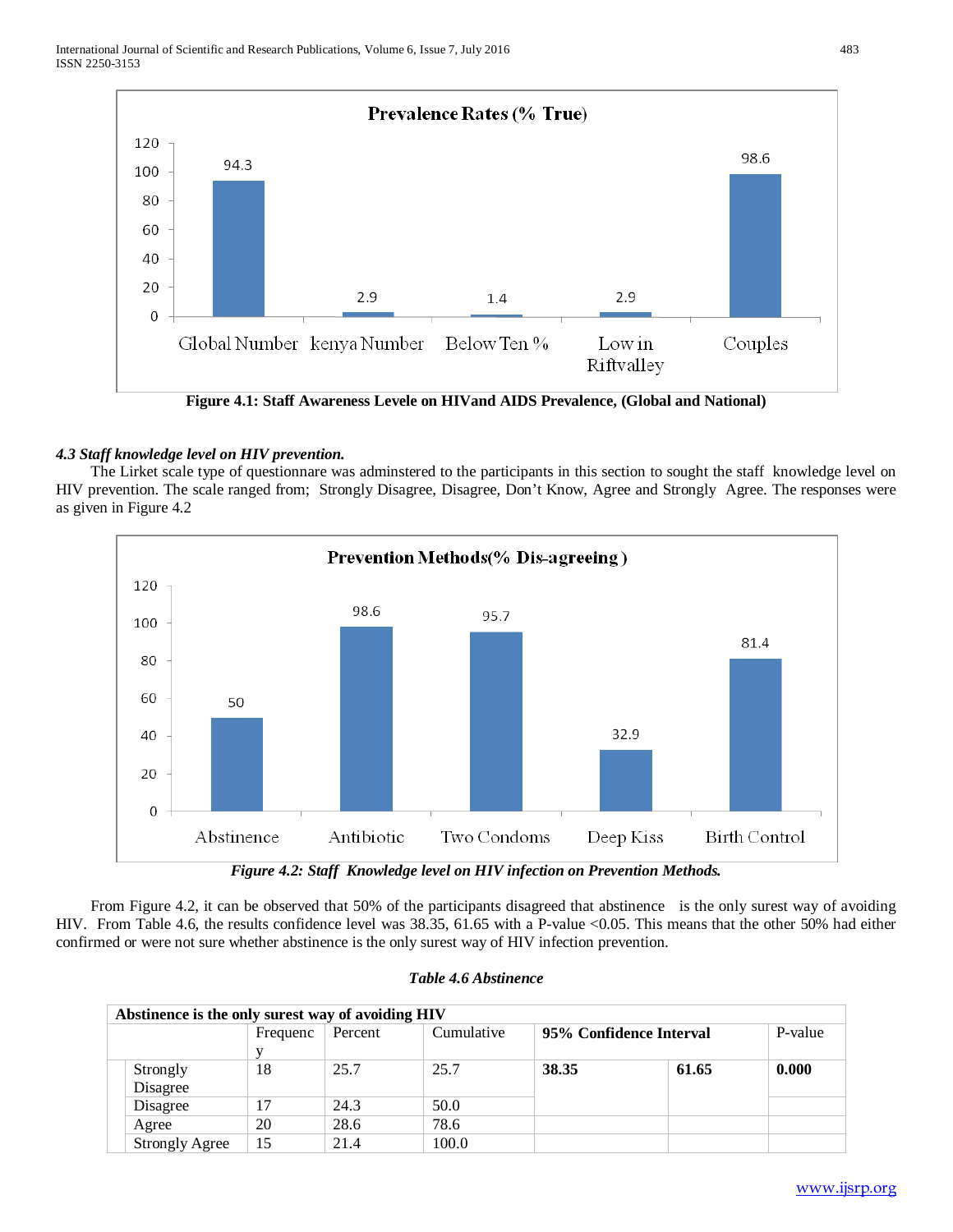|  |  | Total | 70 | . |  |  |  |  |
|--|--|-------|----|---|--|--|--|--|
|--|--|-------|----|---|--|--|--|--|

 On the other hand, the respondents disagreed that the use of anti-biotic cannot prevent one from acquiring HIV virus  $(95.86\%, -100\% \text{ P-value} < 0.05)$  while only 1.4 had different opinion. Implying that, staff are aware about the use of HIV prevention modes in relation to anti biotic.

|                      | Use of antibiotic can prevent one from acquiring HIV |         |                                |                         |            |         |
|----------------------|------------------------------------------------------|---------|--------------------------------|-------------------------|------------|---------|
|                      | Frequency                                            | Percent | Cumulative                     | 95% Confidence Interval |            | P-value |
| Strongly<br>Disagree | 26                                                   | 37.1    | 37.1<br>95.86<br>98.6<br>100.0 |                         | <b>100</b> | 0.000   |
| Disagree             | 43                                                   | 61.4    |                                |                         |            |         |
| Agree                |                                                      | 1.4     |                                |                         |            |         |
| <b>Total</b>         | 70                                                   | 100.0   |                                |                         |            |         |
|                      |                                                      |         |                                |                         |            |         |

#### *Table 4.7 Use of Anti Biotic*

 Condom use has been one of the HIV preventive modes, however knowledge on its usage has been questionable to enable individuals effectively protect themselves from HIV infection. In this study, 95.7% did not support the statement that wearing two condoms is a safe method of HIV prevention as shown in response distribution in Table 4.8 below.

|  | Table 4.8 Condom Use |  |
|--|----------------------|--|
|  |                      |  |

|  | Wearing two condoms is a safe method of HIV prevention |           |         |            |                         |     |         |  |  |  |
|--|--------------------------------------------------------|-----------|---------|------------|-------------------------|-----|---------|--|--|--|
|  |                                                        | Frequency | Percent | Cumulative | 95% Confidence Interval |     | P-value |  |  |  |
|  | <b>Strongly Disagree</b>                               | 24        | 34.3    | 34.3       | 90.97                   | 100 | 0.000   |  |  |  |
|  | Disagree                                               | 43        | 61.4    | 95.7       |                         |     |         |  |  |  |
|  | Don't Know                                             |           | 1.4     | 97.1       |                         |     |         |  |  |  |
|  | Agree                                                  |           | 2.9     | 100.0      |                         |     |         |  |  |  |
|  | Total                                                  | 70        | 100.0   |            |                         |     |         |  |  |  |

 Responses for deep kissing as not causing HIV virus and not preventing one from HIV infection generated mixed reactions from the participants as revealed in Table 4.9. The results revealed that 32.9% disagreed and the 67.1% consented that there is high possibility that deep kissing can risk one to contract HIV virus. The confidence levels 56.15 and 78.05 also a test to the conflict of opinion. Studies have shown that latex condoms are highly effective in preventing HIV transmission when used consistently and correctly.

 These studies looked at uninfected people considered to be at very high risk of infection because they were involved in sexual relationships with HIV-infected people. The studies found that even with repeated sexual contact, 98-100 percent of those people who used latex condoms correctly and consistently did not become infected implying that the high level knowledge of staff on condom use as both birth control method and HIV infection preventive mode was commendable.

#### *Table 4.9 Deep Kissing*

|  | Deep kissing cannot cause HIV Virus |         |         |            |                         |       |         |
|--|-------------------------------------|---------|---------|------------|-------------------------|-------|---------|
|  |                                     | Frequen | Percent | Cumulative | 95% Confidence Interval |       | P-value |
|  |                                     | cy      |         |            |                         |       |         |
|  | <b>Strongly Disagree</b>            | 3       | 4.3     | 4.3        |                         |       |         |
|  | Disagree                            | 16      | 22.9    | 27.1       |                         |       |         |
|  | Don't Know                          | 4       | 5.7     | 32.9       |                         |       |         |
|  | Agree                               | 40      | 57.1    | 90.0       | 56.15                   | 78.05 | 0.000   |
|  | <b>Strongly Agree</b>               | ⇁       | 10.0    | 100.0      |                         |       |         |
|  | Total                               | 70      | 100.0   |            |                         |       |         |

 There was a high percent disagreement, (81.4%) that birth control methods other than condom use could reduce the risk of HIV infections. However according to Janson *et al*, (2010) prolonged open-mouth kissing could damage the mouth or lips and allow HIV to pass from an infected person to a partner and

then enter the body through cuts or sores in the mouth. Because of this possible risk, the Centre for Disease Control (CDC) recommends against open-mouth kissing with an infected partner.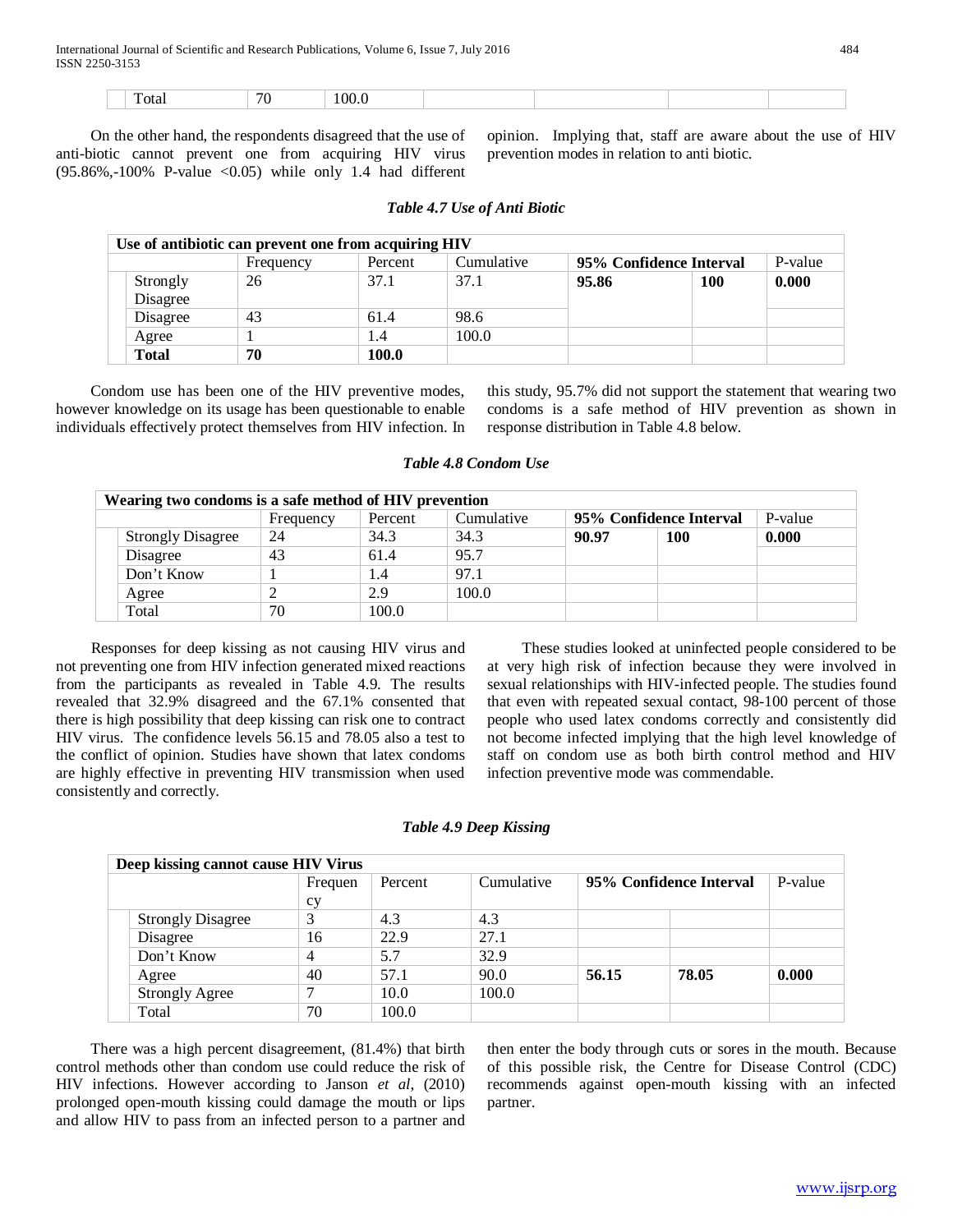|  | Birth Control methods other than condoms reduce the risk of HIV infection |          |         |            |                 |            |         |  |  |  |
|--|---------------------------------------------------------------------------|----------|---------|------------|-----------------|------------|---------|--|--|--|
|  |                                                                           | Frequenc | Percent | Cumulative | 95%             | Confidence | P-value |  |  |  |
|  |                                                                           |          |         |            | <b>Interval</b> |            |         |  |  |  |
|  | <b>Strongly Disagree</b>                                                  | 37       | 52.9    | 52.9       | 72.33           | 90.47      | 0.000   |  |  |  |
|  | Disagree                                                                  | 20       | 28.6    | 81.4       |                 |            |         |  |  |  |
|  | Don't Know                                                                |          | 1.4     | 82.9       |                 |            |         |  |  |  |
|  | Agree                                                                     | Q        | 12.9    | 95.7       |                 |            |         |  |  |  |
|  | <b>Strongly Agree</b>                                                     |          | 4.3     | 100.0      |                 |            |         |  |  |  |
|  | Total                                                                     | 70       | 100.0   |            |                 |            |         |  |  |  |

#### *Table 4.10 Family Planning Options*

 Table 4.10 revealed that participants were aware that condom use in birth control had dual role. There are different choices or options for getting pregnant while reducing the chances of transmitting HIV are known as options for safer conception. Given the number of effective options for safer conception, women and men living with HIV are also interested in having children. A study carried out in USA by Special Forces Selection Assessment (SFAF), (2009) on [Becoming a Positive](http://www.sfaf.org/hiv-info/hot-topics/beta/2011-beta-winterspring-fertility.pdf)  [Parent: Reproductive Options for People with HIV s](http://www.sfaf.org/hiv-info/hot-topics/beta/2011-beta-winterspring-fertility.pdf)howed that almost seven in ten women living with HIV (ages 18 to 52) and

based in Toronto, Canada wanted to give birth despite their HIV status. The Women Living Positive Survey found out that the same proportion of women living with HIV in the US considered family planning as an important part of their HIV care methods.

#### *4.4 Staff knowledge level on HIV Transmissions.*

 Generally the participants disagreed with the statements presented on HIV transmission methods. knowledge level was high at 98.6%, CI 95.86, P- value >0.000. See Table 4.11

|  |  | Table 4.11 Prevention of Mother to Child Transmission and Treatment (PMCT) |  |
|--|--|----------------------------------------------------------------------------|--|
|--|--|----------------------------------------------------------------------------|--|

| All pregnant women infected with HIV can have HIV+ babies |           |         |            |                 |            |         |  |  |  |
|-----------------------------------------------------------|-----------|---------|------------|-----------------|------------|---------|--|--|--|
|                                                           | Frequency | Percent | Cumulative | 95%             | Confidence | P-value |  |  |  |
|                                                           |           |         |            | <b>Interval</b> |            |         |  |  |  |
| Strongly                                                  | 28        | 40.0    | 40.0       | 95.86           | 100        | 0.000   |  |  |  |
| Disagree                                                  |           |         |            |                 |            |         |  |  |  |
| Disagree                                                  | 41        | 58.6    | 98.6       |                 |            |         |  |  |  |
| Agree                                                     |           | 1.4     | 100.0      |                 |            |         |  |  |  |
| Total                                                     | 70        | 100.0   |            |                 |            |         |  |  |  |

 The results implied that there is possibility of HIV+ women giving birth to HIV- babies. Advances in HIV treatment have greatly lowered the chances of HIV+ mothers passing the HIV virus to their babies when they are born (Prenatal transmission, mother-to-child transmission, or vertical transmission). The chances of passing HIV virus from mother to baby today can be as low as one in 100% when Prevention of Mother to Child Transmission Treatment (PMTCT) is applied.

This same advancement of treatment has made it much more possible for people living with HIV virus to live longer and healthier lives. It has also made it possible to reduce the chances of passing HIV virus to a partner when trying to have a child. Therefore Participants disagreed that all pregnant women infected with HIV could have HIV positive babies was correct and an appropriate response.

| Table 4.12a Urine and sexual intercourse |  |  |
|------------------------------------------|--|--|
|------------------------------------------|--|--|

| Passing Urine immediately after sexual contact can prevent HIV |           |         |            |                 |                   |         |  |  |
|----------------------------------------------------------------|-----------|---------|------------|-----------------|-------------------|---------|--|--|
|                                                                | Frequency | Percent | Cumulative | 95%             | <b>Confidence</b> | P-value |  |  |
|                                                                |           |         |            | <b>Interval</b> |                   |         |  |  |
| <b>Strongly Disagree</b>                                       | 31        | 44.3    | 44.3       | 88.89           | 99.70             | 0.000   |  |  |
| Disagree                                                       | 35        | 50.0    | 94.3       |                 |                   |         |  |  |
| Don't Know                                                     |           | 4.3     | 98.6       |                 |                   |         |  |  |
| Agree                                                          |           | 1.4     | 100.0      |                 |                   |         |  |  |
| Total                                                          | 70        | 100.0   |            |                 |                   |         |  |  |

From table 4.12a, the results indicated that 94.3% disagreed with the above statement that passing urine after sex has nothing to do with HIV transmission at 88.89 CI. However, there is need to worry about the small minority of 5.7% who reasoned on the contrary for they pose high sexual risky behaviours to their sexual partners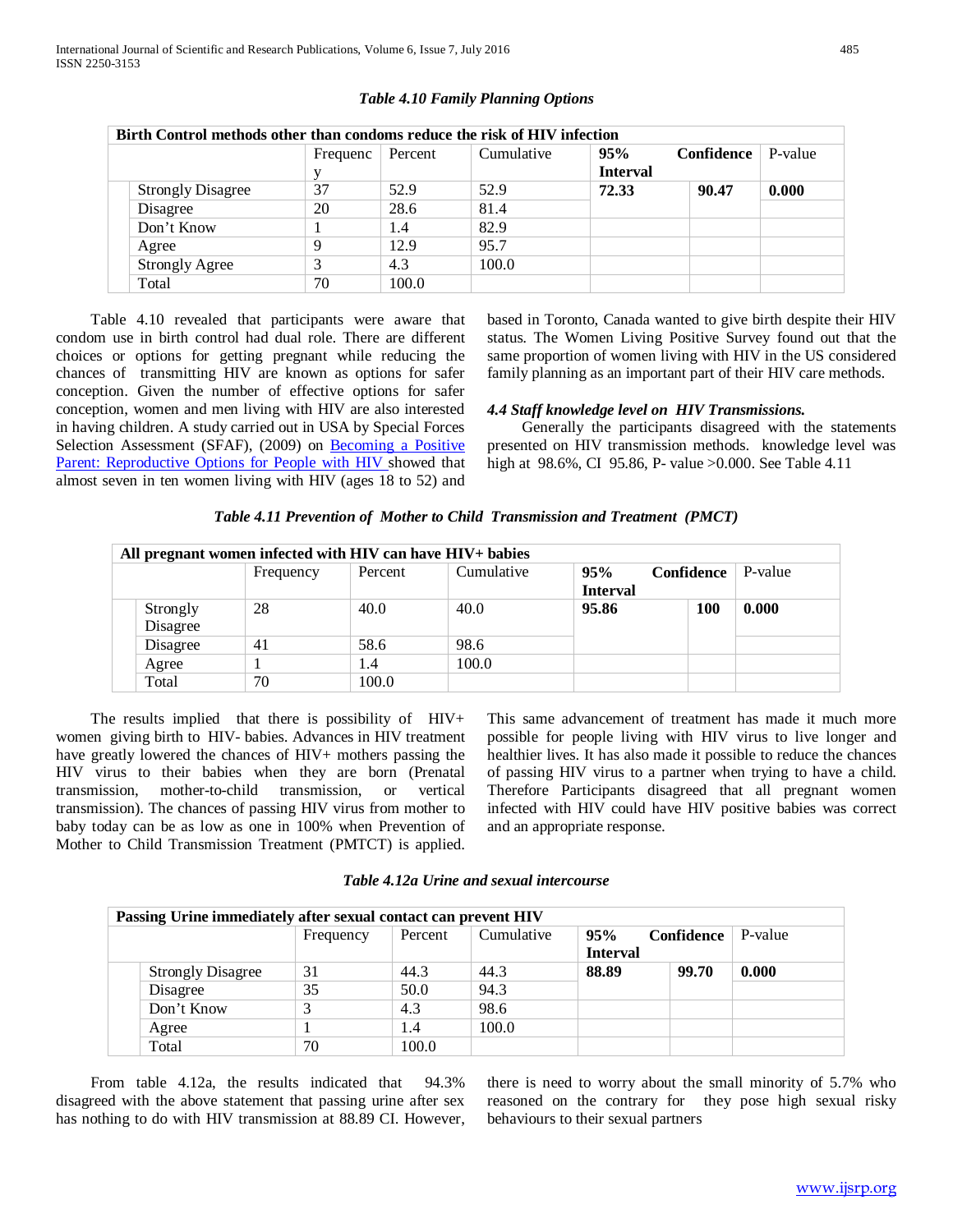| Having Anal sex cannot transmit HIV virus |           |         |           |                 |            |         |  |  |
|-------------------------------------------|-----------|---------|-----------|-----------------|------------|---------|--|--|
|                                           | Frequency | Percent | Cumulativ | 95%             | Confidence | P-value |  |  |
|                                           |           |         | e         | <b>Interval</b> |            |         |  |  |
| Strongly Disagree                         | 33        | 47.1    | 47.1      | 93.19           | 100        | 0.000   |  |  |
| Disagree                                  | 35        | 50.0    | 97.1      |                 |            |         |  |  |
| Don't Know                                |           | 1.4     | 98.6      |                 |            |         |  |  |
| Agree                                     |           | 1.4     | 100.0     |                 |            |         |  |  |
| Total                                     | 70        | 100.0   |           |                 |            |         |  |  |

## *Table 4.12b Practice of Anal sex*

 Table 4.12b revealed participants knowledge level on whether anal sex practices is one of the methods which enhances HIV transmissions. From the results, it is clear that the participants disagreed categorically that anal sex cannot contribute to HIV virus transmission. These results were statistically significant at 5% level of significance.

 However, anal sex is a common practice among men who have sex with men, heterosexual men and women, and transgender individuals. It is a known risk factor for HIV infection and transmission. It is important that education on HIV prevention includes accurate information on the fluids that can transmit HIV through this type of sex.

 A study by Baggaley, (2010) concluded that rectal fluid has implications for HIV transmission through anal sex when the HIV-negative person is the insertive partner (that is, inserts their penis into a partner's anus). Research shows that this type of anal sex can carry a significant risk of HIV transmission. The average risk of HIV infection through a single act of condomless insertive

anal sex with an HIV-positive partner is slightly higher than through vaginal sex but much lower than if the HIV-negative person takes the receptive role during anal sex.

 In another study Heywood, (2012) and MaBride, (2010) revealed that anal rectal fluid contributes to the risk of HIV transmission where the insertive partner is HIV negative. If an HIV-negative person has incentive anal sex with an HIV-positive partner, rectal fluid containing HIV can come into contact with the urethra and/or the penis foreskin. Both the urethra and foreskin are vulnerable to HIV infection.

 Herbernick *et al* (2010) and Rithinghoff *et al* (1999) study also asserted that rectal fluid may not be the only fluid involved in the risk of HIV transmission during this type of sex. If the lining of the rectum has been damaged in some way, blood may also be present in the rectum. In such circumstances, blood containing HIV can come into contact with the foreskin and urethra and also contribute to the risk of HIV transmission.

#### *Table 4.13 Menstrual Periods*

| A women cannot get HIV if she has sex during her menses |           |         |            |                                                             |            |       |
|---------------------------------------------------------|-----------|---------|------------|-------------------------------------------------------------|------------|-------|
|                                                         | Frequency | Percent | Cumulative | 95%<br><b>Confidence</b> $\vert$ P-value<br><b>Interval</b> |            |       |
| <b>Strongly Disagree</b>                                | 18        | 25.7    | 25.7       | 84.87                                                       | <b>100</b> | 0.000 |
| Disagree                                                | 46        | 65.7    | 91.4       |                                                             |            |       |
| Don't Know                                              |           | 8.6     | 100.0      |                                                             |            |       |
| Total                                                   | 70        | 100.0   |            |                                                             |            |       |

 From Table 4.13, 91.4% were of the contrary opinion to the statement that a woman cannot get HIV if she has sex during her menses. The responses suggested the possibility of being infected even during menses periods. There was high percentage (98.6) disagreement to the statement that coughing and sneezing also do not spread HIV. These responses implied that the probability of HIV transmission due to coughing and sneezing is insignificant. The findings summary is shown in Figure 4.3 below.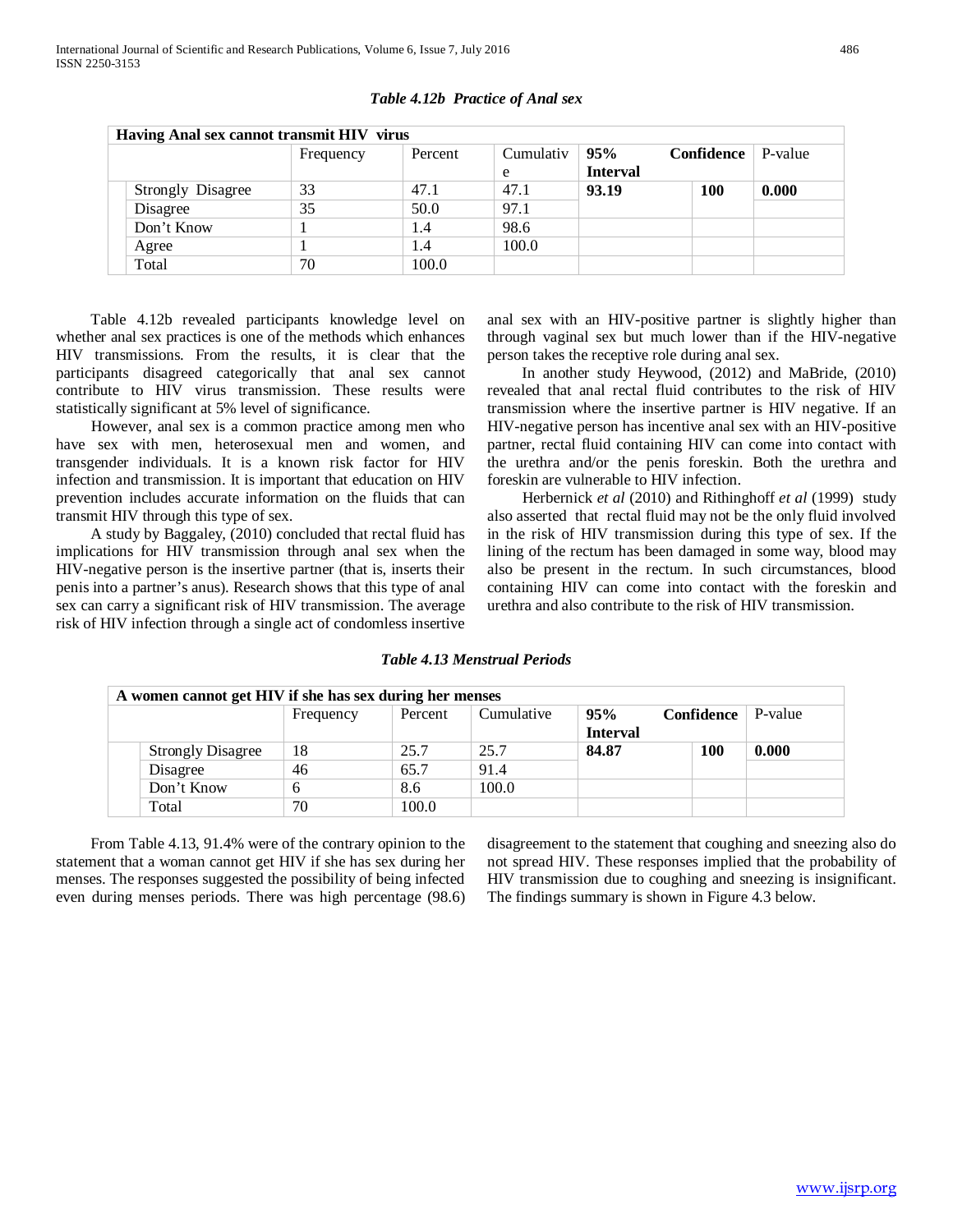

*Figure 4.3: Staff knowledge level on HIV Transmission Methods*

## *4.5 Staffknowledge level on HIV Treatment*

 Data analysis in this section majorly focused on handling of AIDS patients, Symptoms of AIDS in stage 3, HIV treatment status, HIV Infection and  $CD_4$  Count. Figure 4.3. revealed that participants were higly knowledgable that when handling HIV patients, golves usage are paramount (97.1% , CI 93.19-99.7, Pvalue<0.05 levels). 84.3% indicated that Herpes is the ssymptom of AIDS which is most likely to occur in stage 3 while 94.3%, observed that eating from the same plate with an infected person would not necessarily transmit HIV virus. Majority of respondents supported the following statements as being true about HIV and AIDS treatment; That there is no cure of HIV virus, ARVs reduces HIV infections, 94.3% HIV weakens body immunity and that an infected person may look and feel okay for years yet they are HIV infected individuals (1.4%). The response most appropriate was the use of ARVs as a form of treatment with CI 88.89, 99.70, P-value <0.05.

# *Table 4.14 True facts about HIV treatment*

|  | Which is not true about HIV treatment                        |           |         |            |                        |            |         |  |  |
|--|--------------------------------------------------------------|-----------|---------|------------|------------------------|------------|---------|--|--|
|  |                                                              | Frequency | Percent | Cumulative | 95%<br><b>Interval</b> | Confidence | P-value |  |  |
|  | There is no cure for HIV                                     | 3         | 4.3     | 4.3        |                        |            |         |  |  |
|  | ARVs reduces infection rate but<br>HIV weakens body immunity | -66       | 94.3    | 98.6       | 88.89                  | 99.7       | 0.000   |  |  |
|  | An infected person may look and<br>feel okay for years       |           | 1.4     | 100.0      |                        |            |         |  |  |
|  | Total                                                        | 70        | 100.0   |            |                        |            |         |  |  |

Another set of questions tested facts about HIV and the results are presented below

#### *Table 4.15 Most false Facts about HIV virus*

|  | Which is not correct about HIV                           |           |         |            |                                   |       |                     |  |  |
|--|----------------------------------------------------------|-----------|---------|------------|-----------------------------------|-------|---------------------|--|--|
|  |                                                          | Frequency | Percent | Cumulative | 95% Confidence<br><b>Interval</b> |       | <b>P</b> -<br>value |  |  |
|  | An infected couple can give birth to a<br>healthy infant |           | 1.4     | 1.4        | 84.87                             | 97.93 | 0.000               |  |  |
|  | AIDS causes HIV                                          | 64        | 91.4    | 92.9       |                                   |       |                     |  |  |
|  | infected<br>through<br>Baby<br>can be<br>breastfeeding   | 2         | 2.9     | 95.7       |                                   |       |                     |  |  |
|  | Mosquito bites cannot cause HIV<br>infection             | 3         | 4.3     | 100.0      |                                   |       |                     |  |  |
|  | <b>Total</b>                                             | 70        | 100.0   |            |                                   |       |                     |  |  |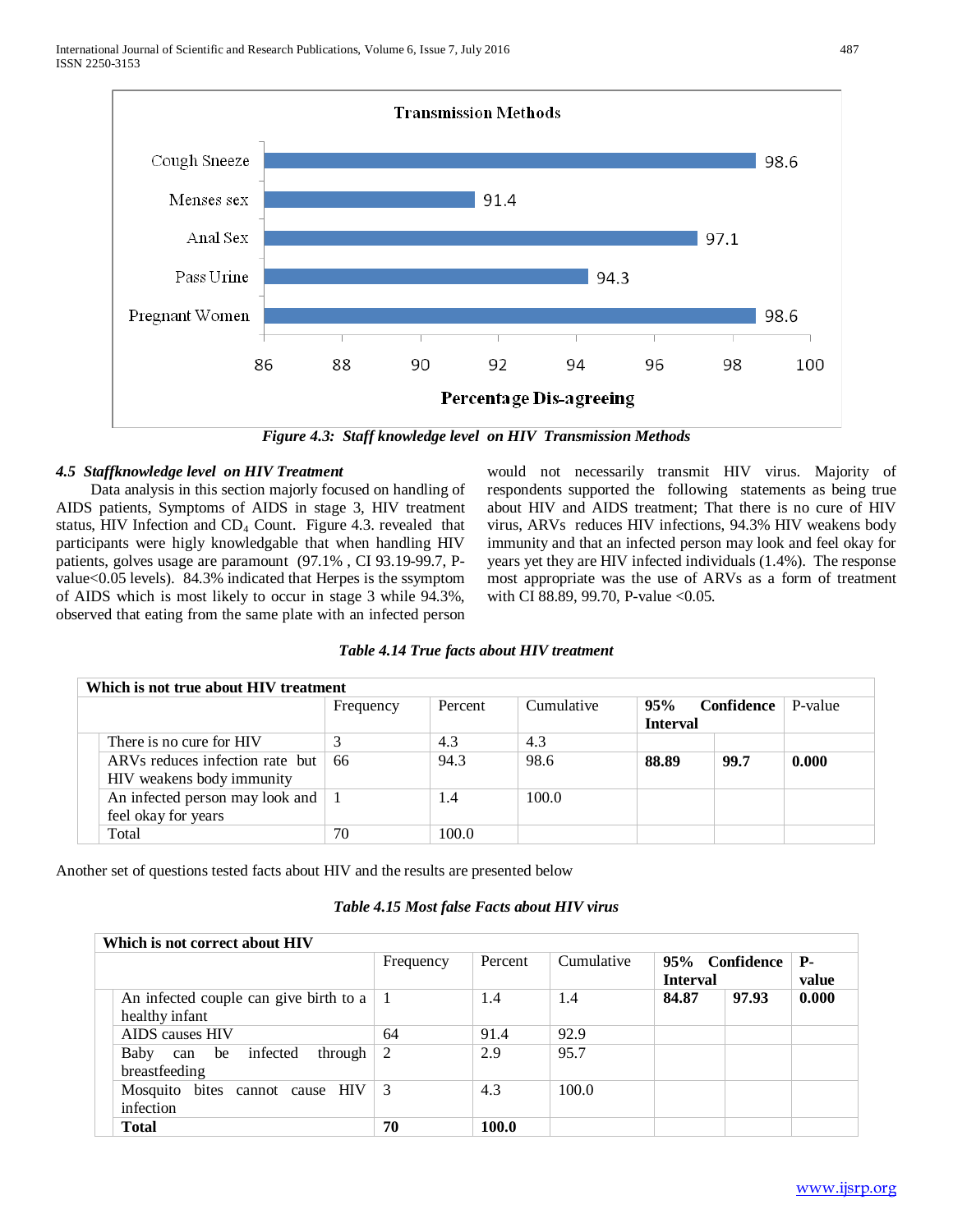From Table 4.15, the result revealed that the participant were highly knowledgeable that AIDS does not cause HIV virus (91.4%, CI 84.87 to 97.93) and an infected couple can give birth to a healthy infant (1.4%) however it's still correct due to PMTCT prevention measures. Baby can be infected through breastfeeding (2.9%) and Mosquito bites cannot cause HIV

infection. When presented with a set of choices on  $CD_4$  Count, majority of the respondents (87.1%, CI 79.5 to 97.93) observed that a person with HIV infection develop AIDS when the  $CD<sub>4</sub>$ Count is below 200. Figure 4.4 below displays the response levels.



*Figure 4.4: Knowledge level on HIV Treatment*

## *4.6 General Knowledge on HIV and AIDS transmission, treatment and prevention*

 A series of general knowledge questions were administered through the questionnaire overall understanding of knowledge on HIVand AIDS among the staff. Table 1.15 revealed that 95.7% disagreed that the person who dies first is the one who brought HIV virus to the partner. This fact implies that it is not a must that the person who brought the virus will die first. Other factors such as genetic factors, lifestyle, sexual behaviors, treatment and adherence, nutritional level and type play a great role in longevity. 4.3% of the respondents confirmed the statement and were certain that this is always the case. See Table 4.16

| One who dies first is the one who brought it                         |              |    |       |       |       |                |       |  |
|----------------------------------------------------------------------|--------------|----|-------|-------|-------|----------------|-------|--|
| 95% Confidence Interval<br>Cumulative<br><b>Percent</b><br>Frequency |              |    |       |       |       | <b>P-value</b> |       |  |
|                                                                      | True         |    | 4.3   | 4.3   |       |                |       |  |
|                                                                      | <b>False</b> | 67 | 95.7  | 100.0 | 90.97 | 100            | 0.000 |  |
|                                                                      | <b>Total</b> | 70 | 100.0 |       |       |                |       |  |

**Table 4.16: Death of HIV Positive Couple**

 The participants labeled the statement that Orphans whose parents have died of HIV virus are most likely to get HIV infection as false (87.1%, CI 90.97-100). However this fact depends on precautions undertaken during child birth as well as during breast feeding. It also depends on whether the children were born before their parents contracted the Virus

 On the other hand, majority of the participants confirmed that sexually transmitted infectious diseases can predispose one into getting HIV infection  $(94.3\%, \text{CI } 88.89 \text{ P-value} < 0.05)$ . This area needs further awareness creation as the few who are not well informed about STIs and HIV and AIDS could easily contract the disease through negligence in effectively taking care of the any slight incidence of SITs while 94.3% were of the opinion that HIV prevention programmes as very important. The results implied that the staff supports the programme. 90% were of the opinion that discordant couples may not necessarily contract HIV virus from each other but the one infected needs to be protected.

Knowledge level on alcohol and Drug abuse as a predisposing factor in contracting HIV was reported at 95.7%, CI 90.7-100, implying the link between HIV infection and alcohol consumption as a risky factor.

 Therefore counseling and testing for HIV is an entry point to care and treatment as correctly observed by participants with a knowledge level of 98%. This confirms the significant role of counseling programmes related to HIV and AIDS in the Universities and donating blood cannot make one be infected with HIV but instead its one way of knowing ones HIV status. Participants correctly recognized that those who are most at risk of HIV infection included Truck drivers, IDU's, University students, and Fish monger. There were different opinions in relation to the groups at risk in contrasting HIV/AIDS. The statistics for the groups at less risk of being infected are given in Table 1.4. Most respondents felt that all the groups were less at risk of contracting the HIV Virus as sown in Table 4.17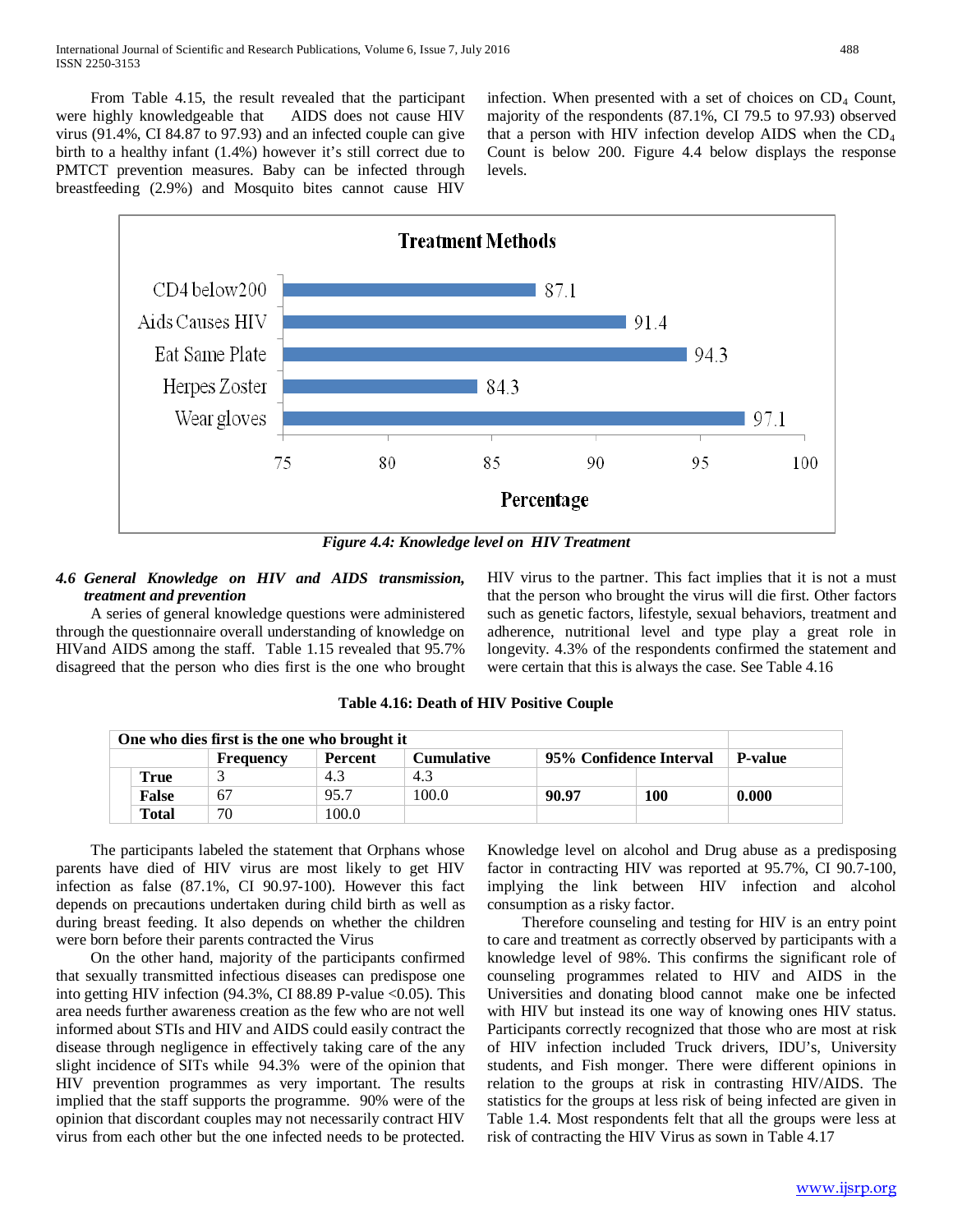| Which group is at less risk |                        |                  |                |                   |                        |            |         |
|-----------------------------|------------------------|------------------|----------------|-------------------|------------------------|------------|---------|
|                             |                        | <b>Frequency</b> | <b>Percent</b> | <b>Cumulative</b> | 95%<br><b>Interval</b> | Confidence | P-value |
|                             | Truck drivers          |                  | 1.4            | 1.4               |                        |            |         |
|                             | <b>IDU's</b>           | $\overline{2}$   | 2.9            | 4.3               |                        |            |         |
|                             | University<br>students | 22               | 31.4           | 35.7              |                        |            |         |
|                             | <b>Fish Mongers</b>    |                  | 1.4            | 37.1              |                        |            |         |
|                             | All the above          | 44               | 62.9           | 100.0             | 51.64                  | 74.16      | 0.000   |
|                             | Total                  | 70               | 100.0          |                   |                        |            |         |

## **Table 4.17: Groups at Risk of Contracting HIV Virus**

 In addition, majority of the respondents, 92.9%, CI 86.91, 98.89, P-value  $< 0.05$ ) felt that solo masturbation is a low risk in HIV infection (Table 4.18), since the other methods such as unprotected anal sex, lesbianism and homosexuality involve exchange of body fluids which can easily infect others.

#### **Table 4.18: Low Risk Infection**

| Which of the following is a low risk in HIV infection |                  |         |                   |                        |            |                |  |  |
|-------------------------------------------------------|------------------|---------|-------------------|------------------------|------------|----------------|--|--|
|                                                       | <b>Frequency</b> | Percent | <b>Cumulative</b> | 95%<br><b>Interval</b> | Confidence | <b>P-value</b> |  |  |
| Solo<br>masturbation                                  | 65               | 92.9    | 92.9              | 86.91                  | 98.89      | 0.000          |  |  |
| Unprotected anal $\vert$ 1<br>sex                     |                  | 1.4     | 94.3              |                        |            |                |  |  |
| Lesbianism                                            | 4                | 5.7     | 100.0             |                        |            |                |  |  |
| Total                                                 | 70               | 100.0   |                   |                        |            |                |  |  |

 The keeping of HIV test results secretive from people also generated different opinions. 71.4% strongly disagreed with disclosure of HIV status being made open. This result indicates that HIV disease is still highly stigmatized. This also shows how

the society perceives those who suffer from HIV infection. Highly confidential and secretive matter and Not yet openly accepted. Table 4.19 reveals distribution of participant's opinion on this.

## **Table 1.19: HIV Test Results Status.**

| HIV results should be kept open so that we can avoid those infected |           |         |            |                 |            |         |  |  |
|---------------------------------------------------------------------|-----------|---------|------------|-----------------|------------|---------|--|--|
|                                                                     | Frequency | Percent | Cumulative | 95%<br>Interval | Confidence | P-value |  |  |
| <b>Strongly Disagree</b>                                            | 50        | 71.4    | 71.4       | 90.97           | 100        | 0.000   |  |  |
| Disagree                                                            | 17        | 24.3    | 95.7       |                 |            |         |  |  |
| Agree                                                               |           | 1.4     | 97.1       |                 |            |         |  |  |
| <b>Strongly Agree</b>                                               | ∍         | 2.9     | 100.0      |                 |            |         |  |  |
| Total                                                               | 70        | 100.0   |            |                 |            |         |  |  |

 The study revealed that the staff HIV knowledge level was very high generally. This was a commendable indicator for HIV reduction efforts campaigns for the realization of vision 2030 and individual wellbeing. The study also revealed that the staff positively support HIV program in the University (94.3%).

#### **Strength , limitation and Conclusion**

.

 One strength of this study was that the sample size was large, thus endowing enough statistical power to data analysis.

The study outcome; that despite high knowledge level on HIV and AIDS among scholers, correct and accurate information in some areas tested still had lapses. However, the study limitation was that the study did not look into the correlation between high knowledge level and risky sexual behaviours. So that the study could further conclude to what extent high knowledge levels translates to healthy behaviours which can possible prevent one from HIV infections. Further studies in HIV was still recommended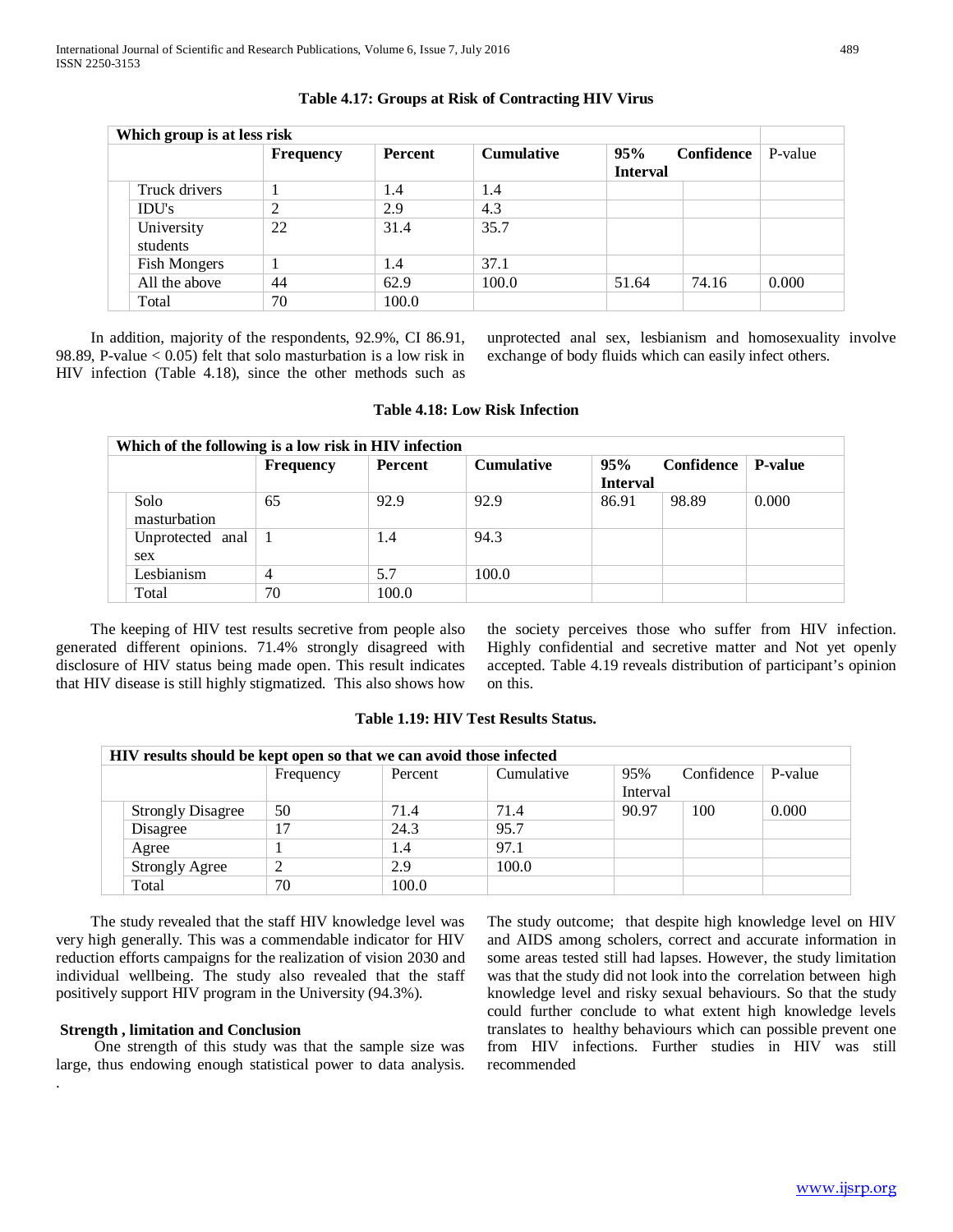# **APPENDICES APPENDIX 1: CONCENT NOTE**



# **STUDY ON PWANI UNIVERSITY STAFF KNOWLEDGE LEVEL ON HIV / AIDS**

## *Dear Participant,*

We are pleased to inform you that you have been sampled among the academic staff to participate in this survey. This survey is undertaken for the purpose of the University's performance contract report for the academic calendar of 2015/2016.

The questionnaire is composed of 30 items assessing staff knowledge level on HIV and AIDS prevalence rate, prevention, transmission, treatment methods and general knowledge.

You are hereby requested to respond to this questionnaire as honestly as you can. Your participation is highly appreciated.

#### **Kindly note the following:**

**Consent:** Participation is voluntary. You are free to ask questions related to the study at any time as you fill the questionnaire.

**Privacy and Confidentiality:** The interview will be conducted in your work environment. The questionnaires are anonymous (no name should be written on the questionnaires). All information given shall be kept confidential and for this study purpose only.

## **Community Benefits and Reward**

This study will gauge your mind on facts about HIV and AIDS, enhance your critical knowledge on healthy living and improve your response to behavior change. The findings will be disseminated to Pwani University community to help improve HIV prevention strategies.

**Contact Information:** If you have any questions you may contact AIDS Control Unit department Pwani University.

I therefore agree to participate in this study

| <b>THANK</b> |  |
|--------------|--|

## **APPENIDIX TWO**

**Prevalence Rate**



 **AIDS CONTROL UNIT DEPARTMENT** ---------------------------------------------------------------------------------------------------------------------

## **QUESTIONNAIRE FOR THE STUDY ON PWANI UNIVERSITY STAFF KNOWLEDGE LEVEL ON HIV AND AIDS**

This survey is undertaken for the purpose of the University's performance contract

report for the academic calendar of 2015/2016.

The questionnaire is composed of 30 items assessing staff knowledge level on HIV prevalence rate, prevention, transmission, treatment methods and general knowledge.

*You are hereby requested to kindly respond to the following questions honestly.*

## **PLEASE TICK APPROPRIATE RESPONSE TO THE FOLLOWING QUESTIONS**

|     | 11 Cyanthu<br>- Isau                                                   |             |                 |  |  |  |  |
|-----|------------------------------------------------------------------------|-------------|-----------------|--|--|--|--|
| NO. |                                                                        |             | <b>RESPONSE</b> |  |  |  |  |
|     | <b>STATEMENT</b>                                                       | <b>True</b> | <b>False</b>    |  |  |  |  |
|     | Globally the number of people infected with HIV virus are more than 1M |             |                 |  |  |  |  |
|     | In Kenya, the number of people living with HIV virus are               |             |                 |  |  |  |  |
|     | 500,000                                                                |             |                 |  |  |  |  |
|     | Women infected with the HIV virus in Kenya are below 10%               |             |                 |  |  |  |  |
|     | The region with the lowest HIV prevalence in Kenya is Rift Valley      |             |                 |  |  |  |  |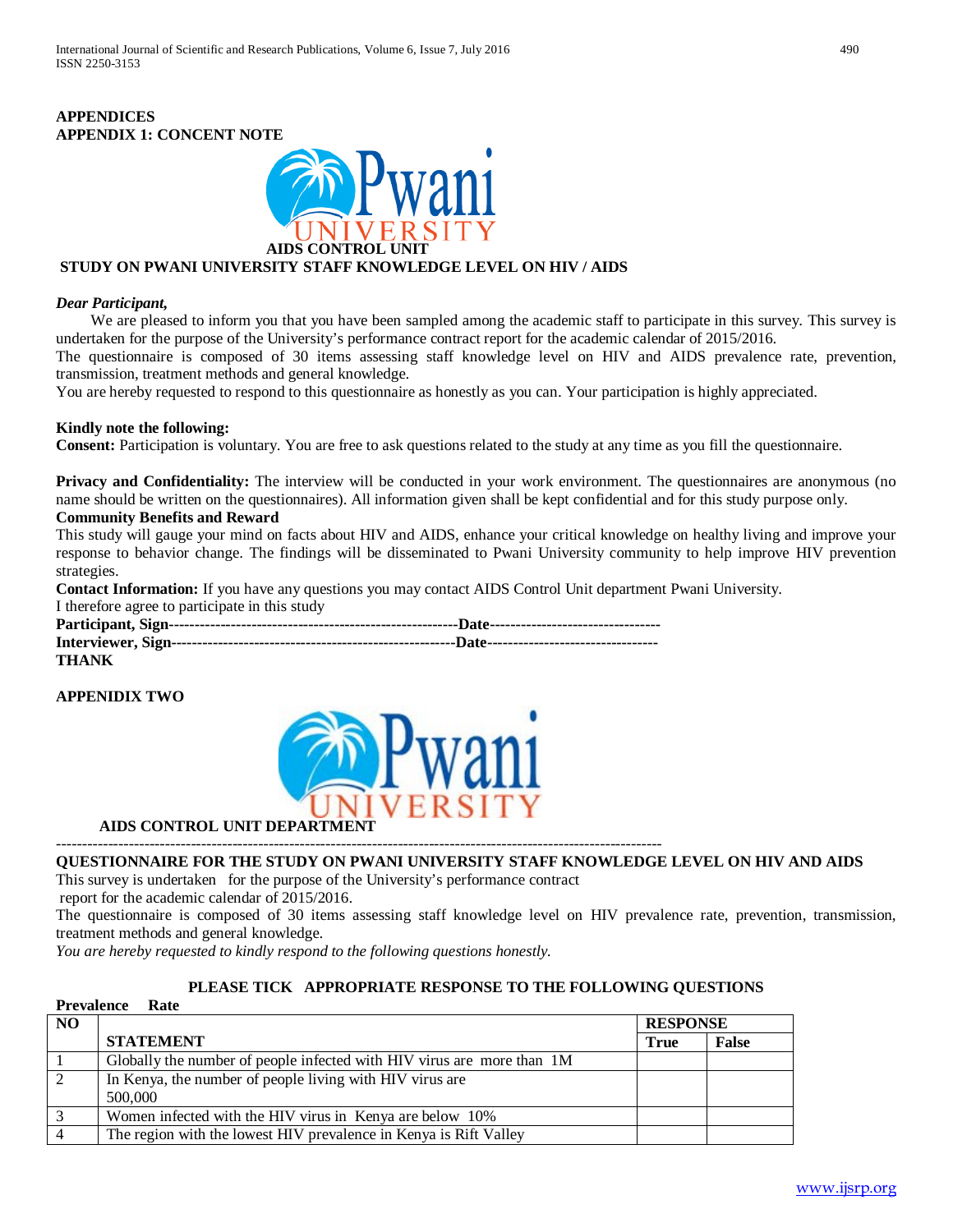#### 5a HIV infection has increased among the married couples in Kenya

#### **Prevention methods**

| NO             |                                                                                 | <b>RESPONSES</b>                   |                 |               |       |                          |
|----------------|---------------------------------------------------------------------------------|------------------------------------|-----------------|---------------|-------|--------------------------|
|                | <b>STATEMENT</b>                                                                | <b>Strongly</b><br><b>Disagree</b> | <b>Disagree</b> | Don't<br>know | Agree | <b>Strongly</b><br>Agree |
| $\vert$ 1      | Abstinence is the only surest way of<br>avoiding HIV.                           |                                    |                 |               |       |                          |
| $\sqrt{2}$     | Use of anti-biotic can prevent one from<br>acquiring HIV.                       |                                    |                 |               |       |                          |
| $\overline{3}$ | Wearing two condoms is a safe method<br>of HIV prevention                       |                                    |                 |               |       |                          |
| $\overline{4}$ | Deep kissing cannot cause HIV virus                                             |                                    |                 |               |       |                          |
| $\overline{5}$ | Birth control methods other than<br>condoms reduce the risk of HIV<br>infection |                                    |                 |               |       |                          |

#### **Transmission Methods**

| <b>NO</b>        |                                                                                              | <b>RESPONSES</b>                   |                 |               |       |                          |
|------------------|----------------------------------------------------------------------------------------------|------------------------------------|-----------------|---------------|-------|--------------------------|
|                  | <b>STATEMENT</b>                                                                             | <b>Strongly</b><br><b>Disagree</b> | <b>Disagree</b> | Don't<br>know | Agree | <b>Strongly</b><br>Agree |
| $\blacksquare$   | All pregnant women infected with HIV<br>can have HIV+ babies.                                |                                    |                 |               |       |                          |
| $\overline{2}$   | Passing urine immediately after sexual<br>contact can prevent one from getting<br>HIV virus. |                                    |                 |               |       |                          |
| 3                | Having Anal sex cannot transmit HIV<br>virus                                                 |                                    |                 |               |       |                          |
| $\boldsymbol{4}$ | A woman cannot get HIV if she has sex<br>during her menses.                                  |                                    |                 |               |       |                          |
| $\overline{5}$   | Coughing and sneezing do not spread<br>HIV.                                                  |                                    |                 |               |       |                          |

## **Treatment Methods**

- 1. Which of the following options is a MUST while handling an AIDS patient with sores,
	- a) Wear gloves when birthing them
	- b) Throw away cups and plates after feeding
	- c) Clean their sores with *jik*
	- d) Don't touch them
- 2. The following are symptoms of AIDS, which one is most likely to occur in stage 3
- a) Herpes zoster
	- b) Coughing out blood
	- c) Night sweats
- d) Generalized lymphadenopathy
	- 3. Which of the following is not true about HIV treatment
		- a) There is no cure of HIV
		- b) Eating from the same plate with an infected person will give you HIV
		- c) HIV weakens your body immunity
		- d) An infected person may look and feel okay for years
	- 4. The following statements are correct about HIV, which one is not.
		- a) An infected couple can give birth to a healthy infant.
			- b) AIDS causes HIV
			- c) Baby can be infected through breastfeeding
			- d) Mosquito bites cannot cause HIV infection

5 When does a person with HIV infection have AIDS?

a) When CD4 count is below 200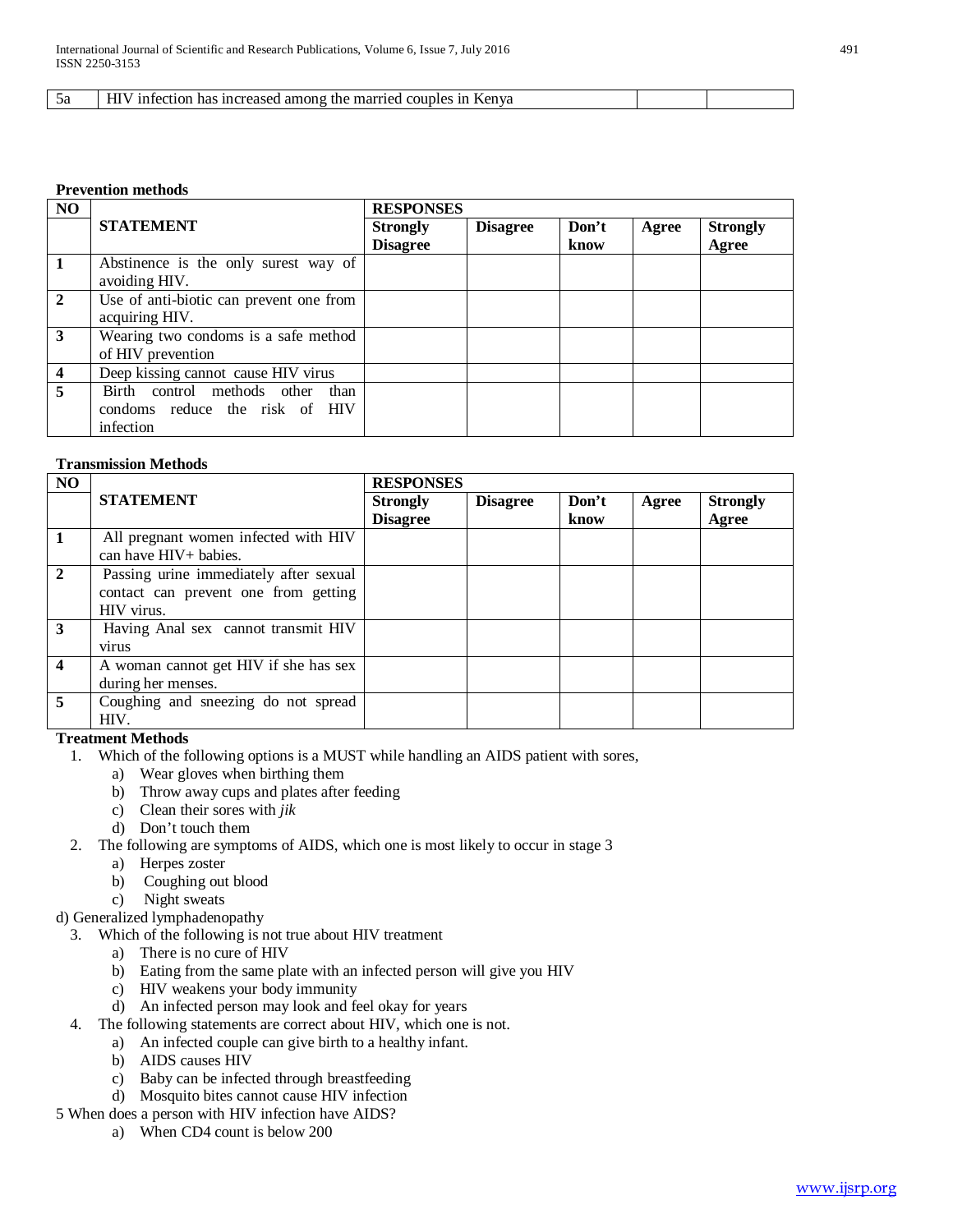- b) When CD4 count is 400
- c) When CD4 count is at 1000
- d) When CD4 count is 500

#### **General Knowledge**

| $\mathbf{i}$     | In a couple who are both HIV positive, the one who dies first is the one who brought it.                                     |            | True |
|------------------|------------------------------------------------------------------------------------------------------------------------------|------------|------|
|                  | False                                                                                                                        |            |      |
| $\overline{11}$  | Orphans, whose parents have died of HIV, are most likely to get HIV.                                                         |            |      |
|                  | $-\tau$ alse<br>True                                                                                                         |            |      |
| $\overline{111}$ | Sexually transmitted infections can predispose one into getting HIV.                                                         |            |      |
|                  | True                                                                                                                         |            |      |
|                  | iv) There is no need in spending a lot of money on HIV programs since there is no cure anyway.                               |            |      |
|                  | $\leftarrow$ se<br>True                                                                                                      |            |      |
| V)               | There is no need for a concordant couple to use protection since they both have                                              | the virus. | True |
|                  | False                                                                                                                        |            |      |
| V(1)             | Alcohol and Drug abuse is a predisposing Syr in contracting HIV.                                                             |            |      |
|                  | False<br>True                                                                                                                |            |      |
|                  | vii) Counseling and testing for HIV is an entry point to care and treatment.                                                 |            |      |
|                  | True<br>$\leftarrow$ slse                                                                                                    |            |      |
|                  | viii) Donating blood can make one be infected with HIV.                                                                      |            |      |
|                  | True<br>Ealse                                                                                                                |            |      |
|                  | ix) Which of the following is a low risk in HIV infection:<br>a)Homosexuality                                                |            |      |
|                  | b) Solo masturbation                                                                                                         |            |      |
|                  | c) Unprotected anal sex                                                                                                      |            |      |
|                  | d)Lesbianism                                                                                                                 |            |      |
|                  | x) The following are most at risk of HIV infection, which one is not.                                                        |            |      |
|                  | a) Truck drivers                                                                                                             |            |      |
| b) IDU's         |                                                                                                                              |            |      |
|                  | c) University students                                                                                                       |            |      |
|                  | d) Fish mongers                                                                                                              |            |      |
|                  | e) All the above                                                                                                             |            |      |
|                  | xi) HIV test results should be kept open so that we can avoid those infected.                                                |            |      |
|                  | <b>Strongly Disagree</b><br>Dissarge,<br>Strongly Agree<br>Agree                                                             |            |      |
|                  | xii) Suggest appropriate intervention strategies to improve HIV and AIDS prevention and control programme in the University. |            |      |
|                  |                                                                                                                              |            |      |
|                  |                                                                                                                              |            |      |
|                  |                                                                                                                              |            |      |

#### ACKNOWLEDGEMENT

 The baseline survey was made possible by financial support from Pwani University. This support shows the commitment of Pwani University towards the welfare of staff and students. The effort from the AIDS Control Unit (ACU) teams was also appreciated. This team spent time to write proposal, collect, analyze data and compile report. They went further to disseminate the information and prepare the document for publication. We hope that the baseline survey findings will be useful in the fight against HIV/AIDS and provide knowledge for further researches and basic information.

#### **REFERENCES**

[1] Baggaley RF, White RG, Boily M-C. HIV transmission risk through anal Intercourse: systematic review, meta-analysis and implications for HIV prevention (2010),. International Journal of Epidemiology.;39(4):1048–63.

- [2] Clumeck, N. et al, European AIDS Clinical Society Guidelines on Management and Treatment of HIV-Infected Adults. HIV Medicine. Volume 9, Issue 2, Pages 65-71, February 2008
- [3] Crepaz, N. et al, (Do Prevention Interventions Reduce HIV Risk Behaviors Among People Living with HIV? A Meta-Analytic Review of Controlled Trials. AIDS; 9 January2006 – Volume 20; Issue 2; Page 143-157
- [4] Creese et al, Cost Effectiveness of HIV/AIDS Interventions in Africa: a Systematic Review of the Evidence. The Lancet. Volume 359, Issue 9318, 11 May 2002, Pages 1635-1642
- [5] Gary, M et al, (2006) Estimating Sexual Transmission of HIV from Persons Aware and Unaware that they are Infected with the Virus in the USA. AIDS; 26 June 2006 – Volume 20; Issue 10; Page 1447-1450
- [6] De Cock, et al, Preventing Mother-to-Child Transmission in Resource Poor Countries Translating Research into Policy and Practice. JAMA 2000: 283(9) 1175-1182
- [7] Fisher M, Pao D, Brown AE, Determinants of HIV-1 transmission in men who have sex with men: a combined clinical, epidemiological and phylogenetic approach. AIDS. 2010 Jul 17;24(11):1739–47.
- [8] Golden M. HIV, Serosorting among men who have sex with men: implications for prevention. (2006), 13th Conference on Retroviruses and Opportunistic Infections Abstract 163.
- [9] Heywood W, Smith AMA, Anal sex practices in heterosexual and male homosexual populations: a review of population-based data. Sexual Health. (2012) Dec;9(6):517–26.